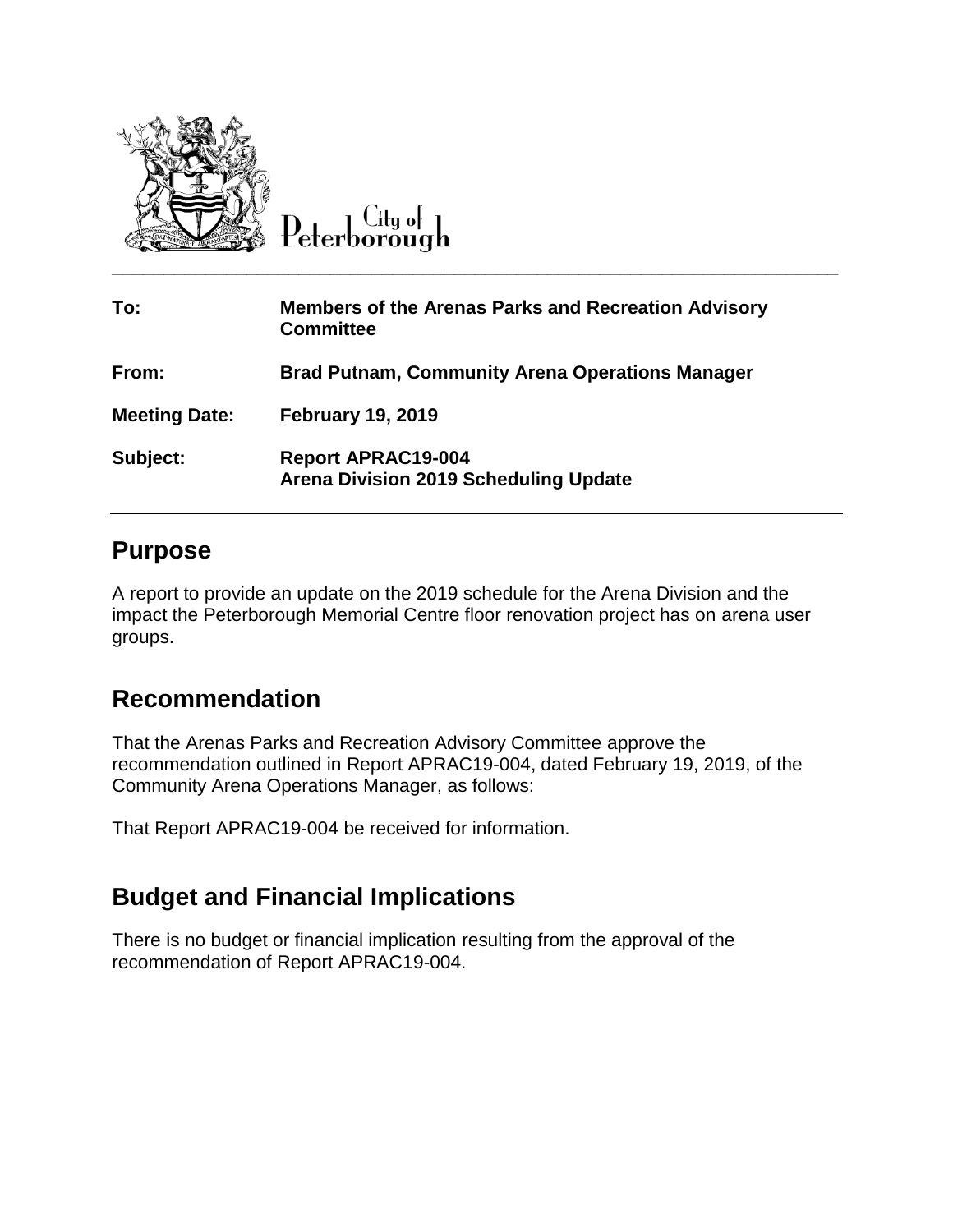# **Background**

The Peterborough Memorial Centre (PMC) is undergoing a major floor renovation project from June 3 through October 18, 2019. The activities normally taking place in this location during that 20 week period will be accommodated in other arena facilities. Below is an outline of operational changes, with the facility schedules identified in Table One - 2019 Ice In/Out Schedule:

- Evinrude Centre and Kinsmen Arena summer and fall ice/floor schedules have been reversed to accommodate Sr. Lakers and Jr. A and C Lakers lacrosse games at the Evinrude Centre with the higher spectator capacity.
- Peterborough Minor Lacrosse Association (PMLA) will primarily operate from the Evinrude Centre, as its home location, with additional single pad at Kinsmen and PMC until the end of May. PMLA is currently finalizing their schedule to expand hours to accommodate groups normally on PMC floor pad.
- Canadian Hockey Enterprises Hockey School will be operating out of Kinsmen during July/August.
- Peterborough Petes OHL club will host 2019 training camp at the Evinrude Centre and practice regularly at that facility until PMC opens in October.
- User groups that use ice in August, September and October have been asked to streamline their requests based on facility availabilities. Some organizations may possibly delay the start of some of their programs until late October.
- PMC box office and tenant activity (Petes, Sr. Lakers, and Hall of Fame) will still to be accommodated at the PMC during the floor pad construction. Any facility access restrictions to be determined by the Project Manager and General Contractor.